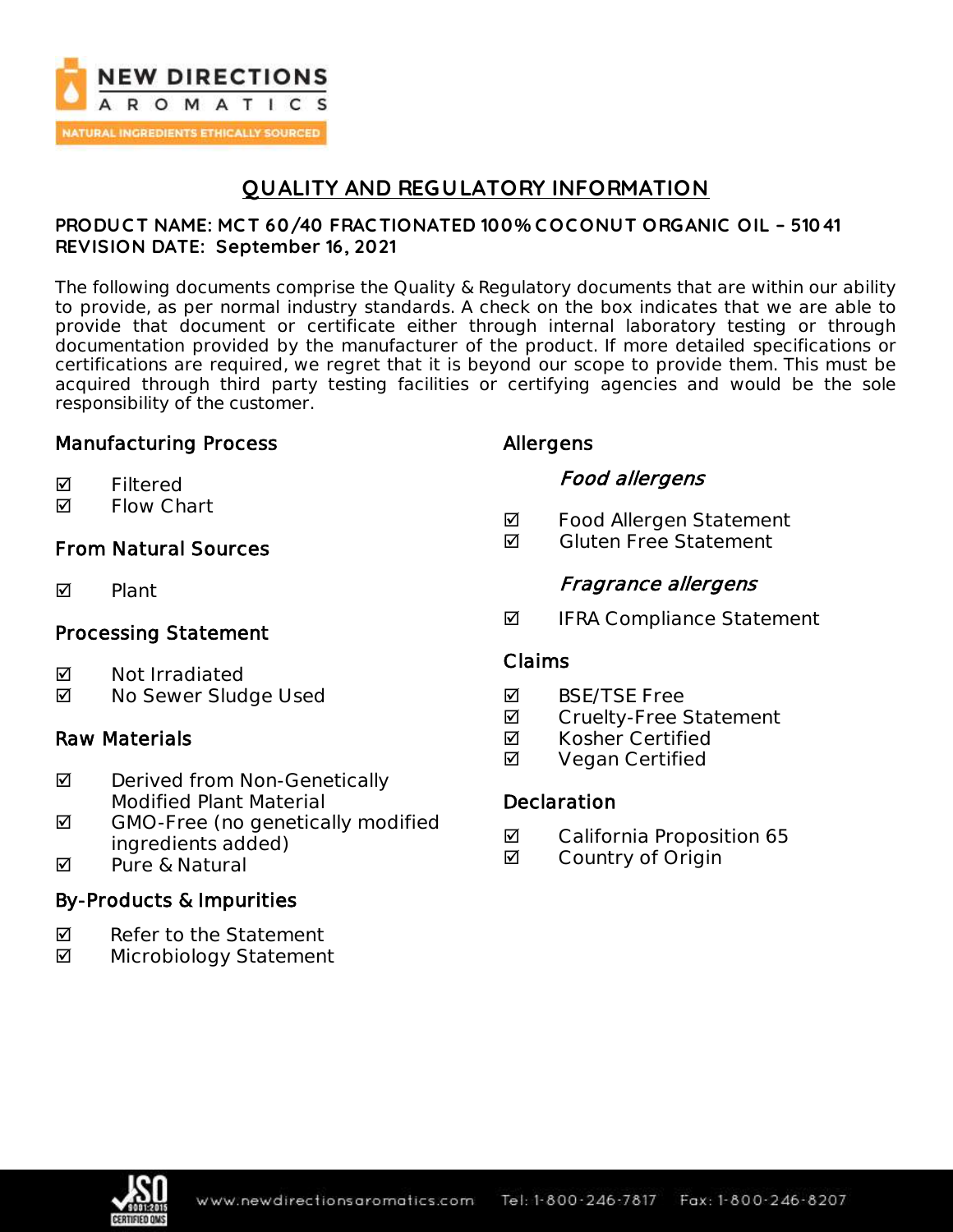

## **FLOW C HART**

**PRODUC T NAME: MC T 60/40 FRAC TIONATED 100% C OC ONUT ORGANIC OIL – 51041**



#### Disclaimer & Caution:

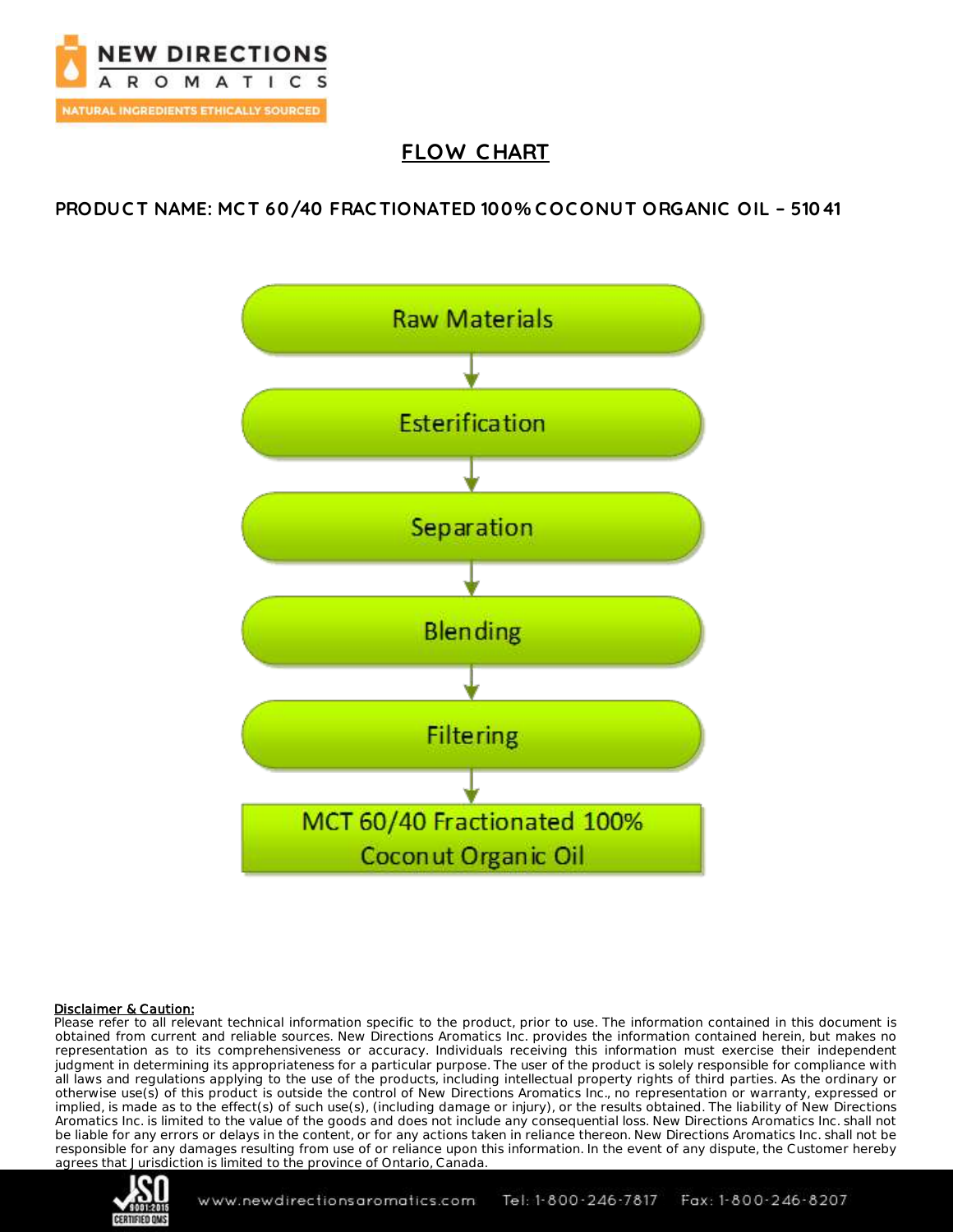

## **NON-IRRADIATION STATEMENT**

## **PRODUC T NAME: MC T 60/40 FRAC TIONATED 100% C OC ONUT ORGANIC OIL – 51041**

We hereby declare that, to the best of our knowledge, this product has not been irradiated and does not contain any ingredient that has gone through any irradiation.

#### Disclaimer & Caution:

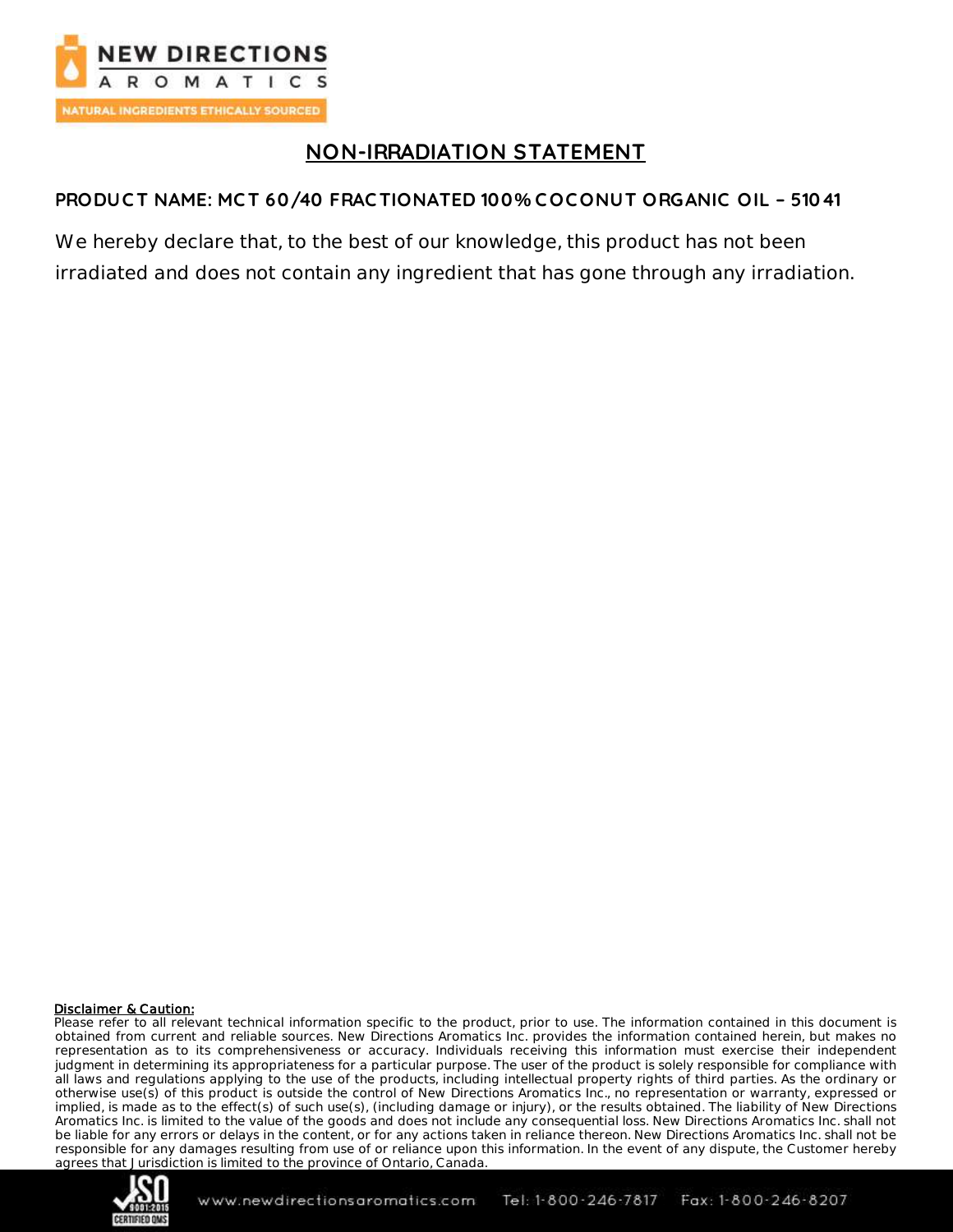

# **SEW ER SLUDGE STATEMENT**

### **PRODUC T NAME: MC T 60/40 FRAC TIONATED 100% C OC ONUT ORGANIC OIL – 51041**

We hereby declare that, to the best of our knowledge, this product has not been processed with sewer sludge.

#### Disclaimer & Caution:

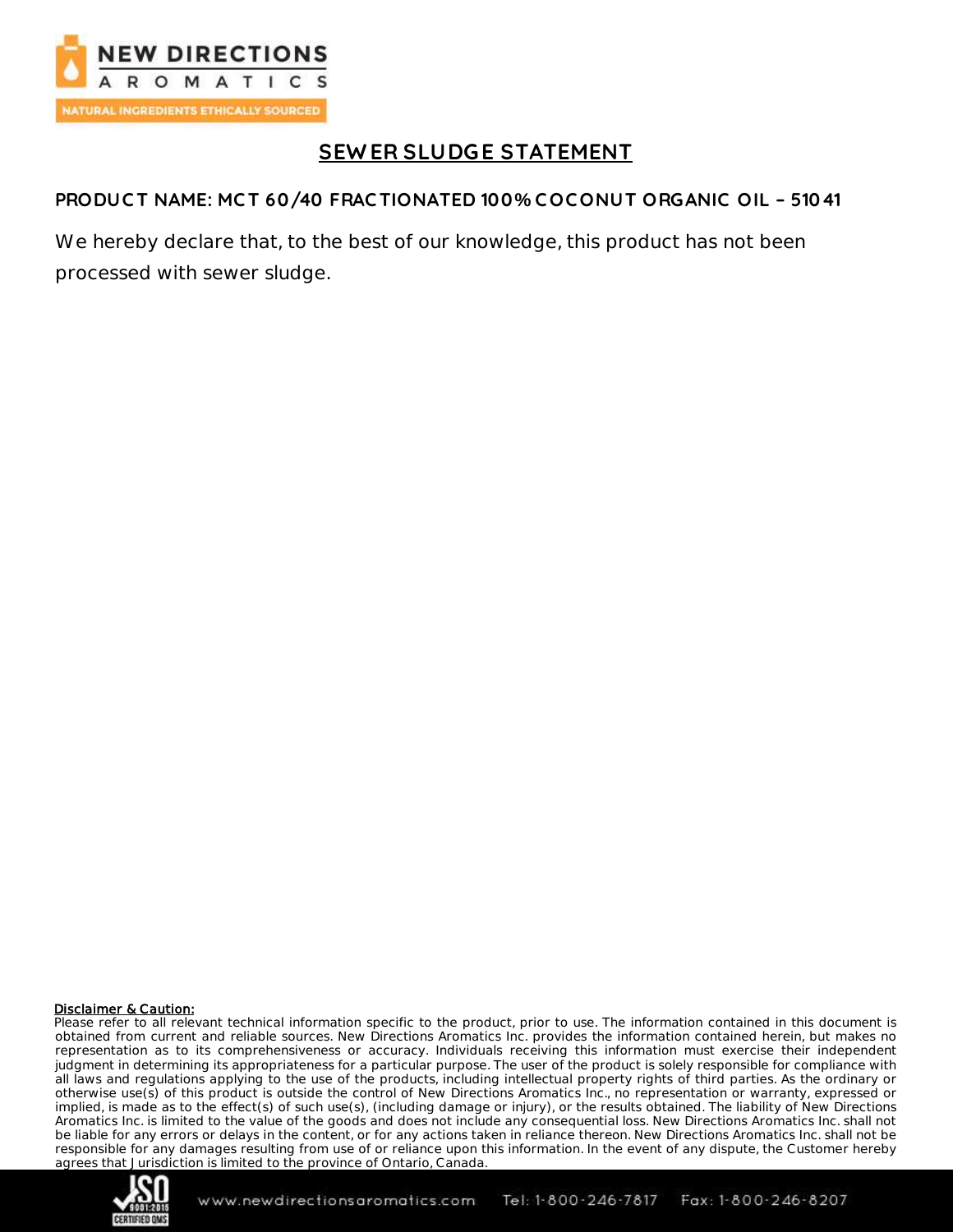

# **GMO STATEMENT**

### **PRODUC T NAME: MC T 60/40 FRAC TIONATED 100% COC ONUT ORGANIC OIL – 51041**

We hereby declare that, to the best of our knowledge, this product was not produced from or with GMO plant material.

#### **Disclaimer & Caution:**

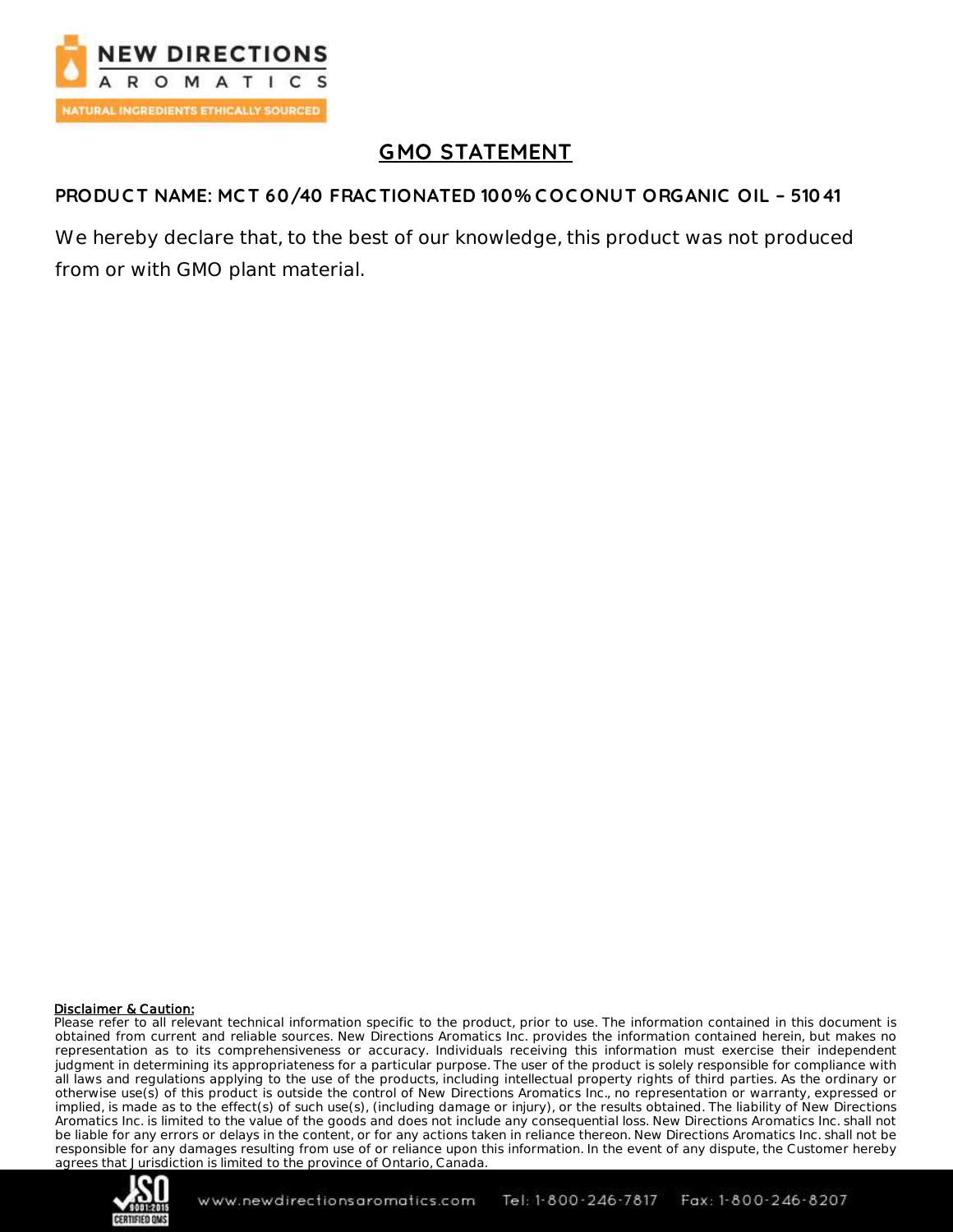

## **PURE & NATURAL STATEMENT**

## **PRODUC T NAME: MC T 60/40 FRAC TIONATED 100% C OC ONUT ORGANIC OIL – 51041**

We hereby certify that, to the best of our knowledge, this product is 100 % pure, natural and unadulterated.

#### **Disclaimer & Caution:**

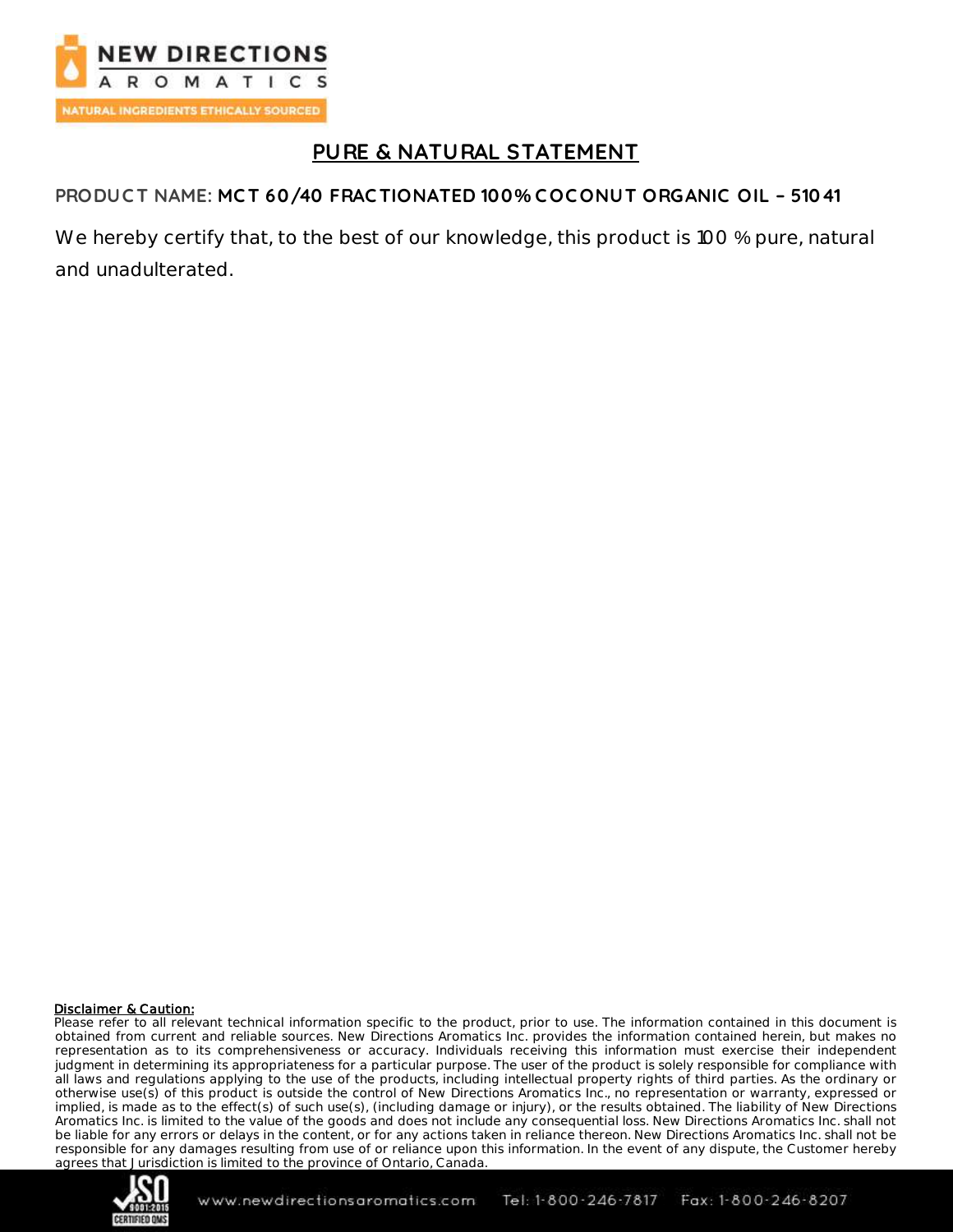

## **BY PRODUC TS & IMPURITIES STATEMENT**

### **PRODUC T NAME: MC T 60/40 FRAC TIONATED 100% C OC ONUT ORGANIC OIL – 51041**

We hereby declare that, to the best of our knowledge, this product does not contain and was not manufactured with any of the following substances:

- Parabens
- Phthalates
- Pesticides or Residual Pesticides
- Heavy Metals

#### **Disclaimer & Caution:**

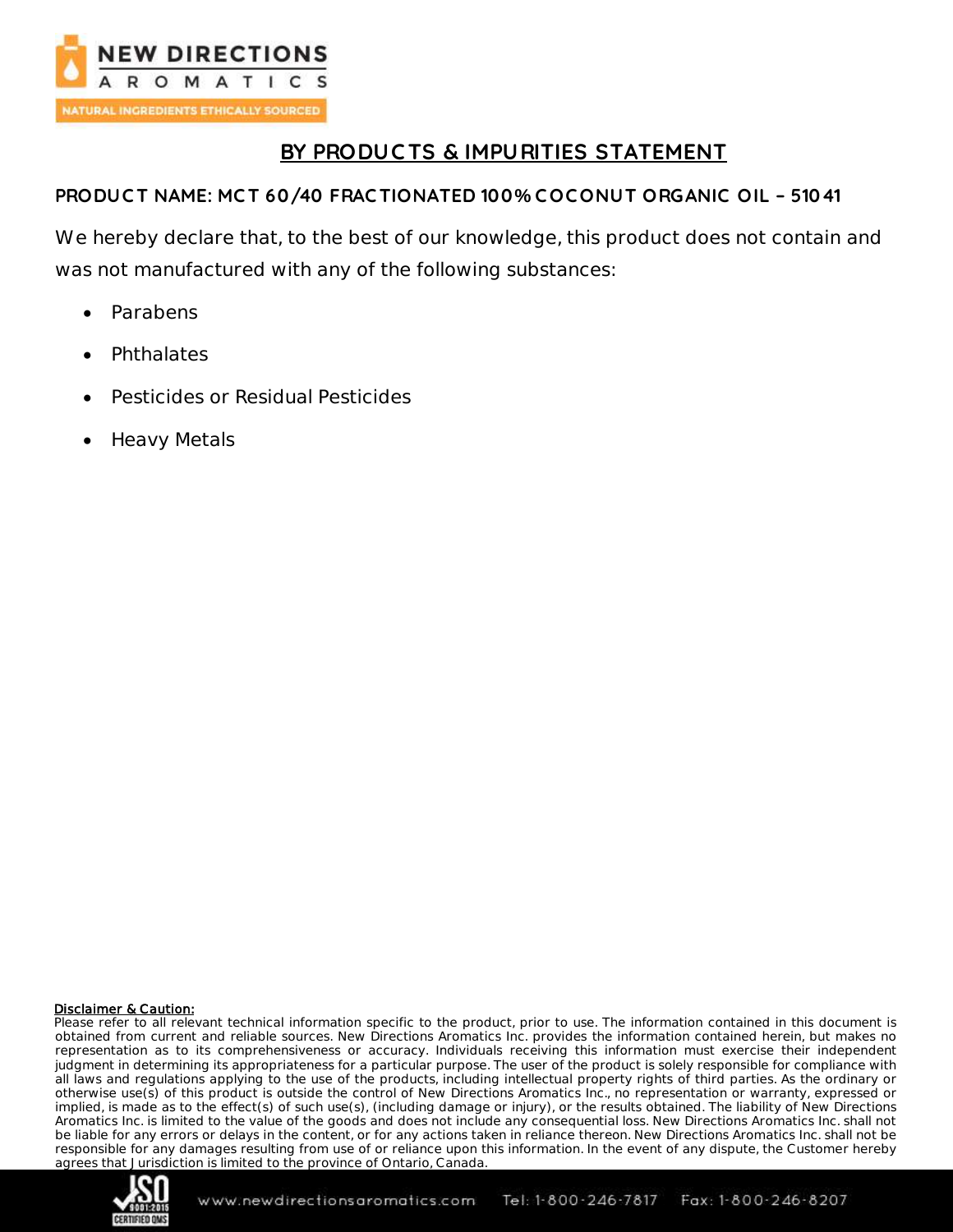

# **MIC ROBIOLOGY STATEMENT**

## **PRODUC T NAME: MC T 60/40 FRAC TIONATED 100% C OC ONUT ORGANIC OIL – 51041**

We hereby declare that, to the best of our knowledge, this product when tested complies with the following specifications:

- Alfatoxins: Not Detected
- Yeast:  $<$  10 cfu/q
- Enterobacteriaceae: Not Detected
- Mould: < 10 cfu/g
- Coliforms: Not Detected
- E. coli: Not Detected
- Salmonella: Not Detected

#### Disclaimer & Caution:

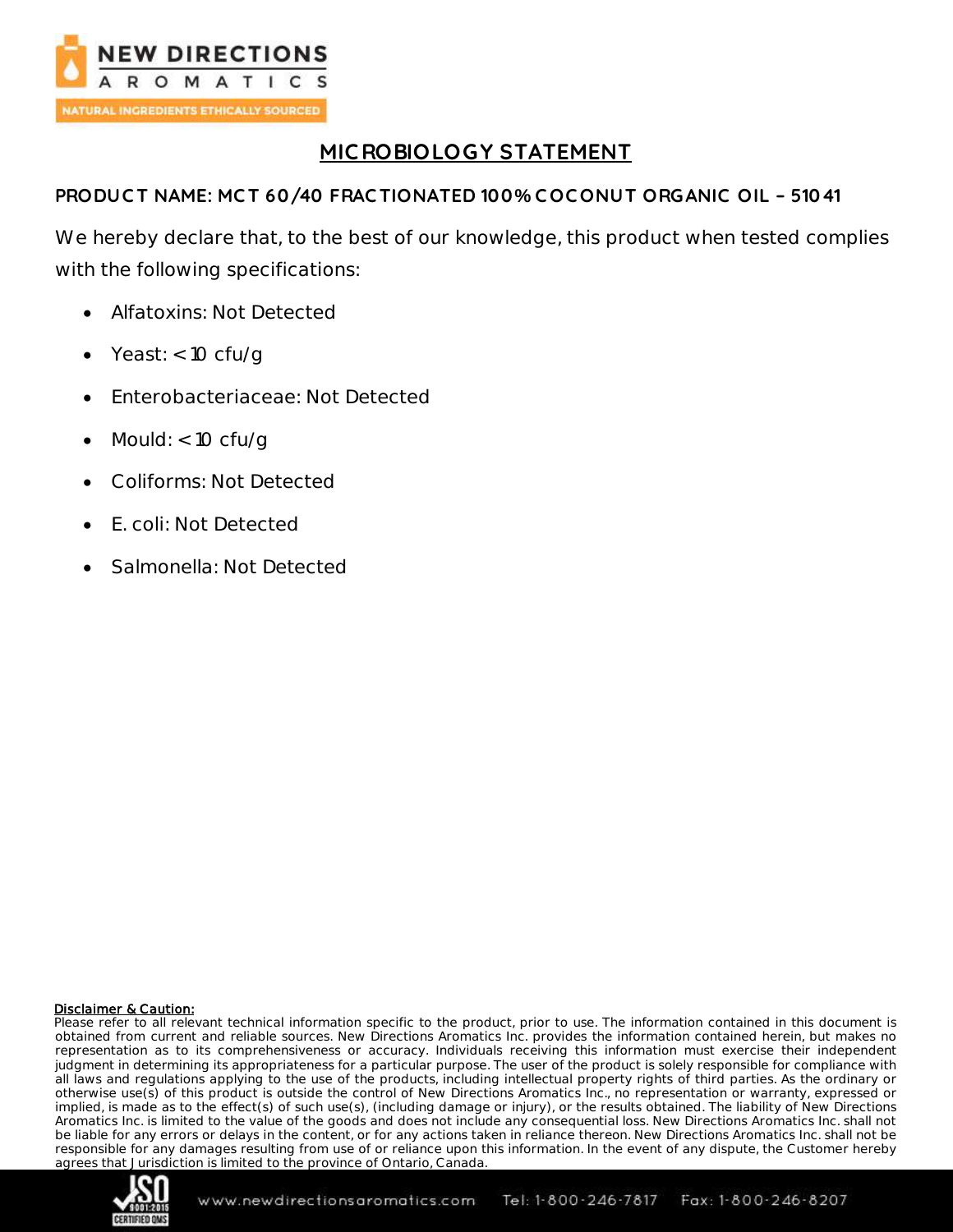

## **FOOD ALLERGEN INFORMATION**

### **PRODUC T NAME: MC T 60/40 FRAC TIONATED 100% C OC ONUT ORGANIC OIL – 51041**

| Component                                               | Present in the product |
|---------------------------------------------------------|------------------------|
| Peanuts (and/or derivatives,) e.g., protein oil         | <b>No</b>              |
| Tree Nuts (and/or derivatives)                          | No                     |
| Seeds (Mustard, Sesame) (and/or derivatives)            | No                     |
| Wheat, Barley, Rye, Oats, Spelt, Kamut or their hybrids | <b>No</b>              |
| Gluten                                                  | No                     |
| Soybeans (and/or derivatives)                           | <b>No</b>              |
| Dairy (including lactose) or Eggs                       | <b>No</b>              |
| Fish or their products                                  | <b>No</b>              |
| Shellfish or their products                             | <b>No</b>              |
| Celery (and/or derivatives)                             | <b>No</b>              |
| Lupin (and/or derivatives)                              | <b>No</b>              |
| Sulphites (and derivatives) (added or $\geq$ 10 ppm)    | <b>No</b>              |

#### Disclaimer & Caution:

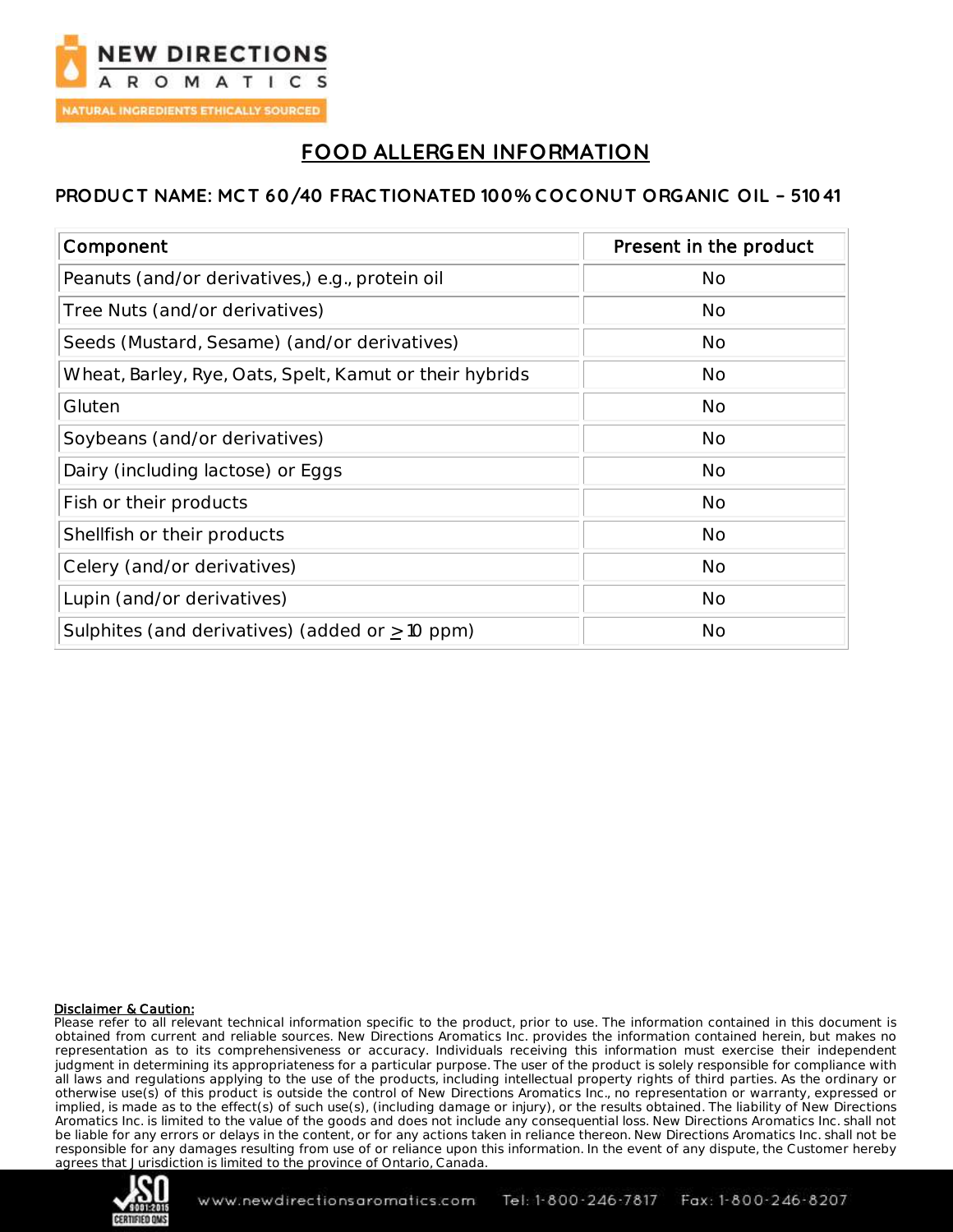

# **GLUTEN STATEMENT**

## **PRODUC T NAME: MCT 60/40 FRAC TIONATED 100% C OC ONUT ORGANIC OIL – 51041**

We hereby certify that, to the best of our knowledge, this product is gluten-free and was not manufactured with any ingredients containing gluten.

#### Disclaimer & Caution:

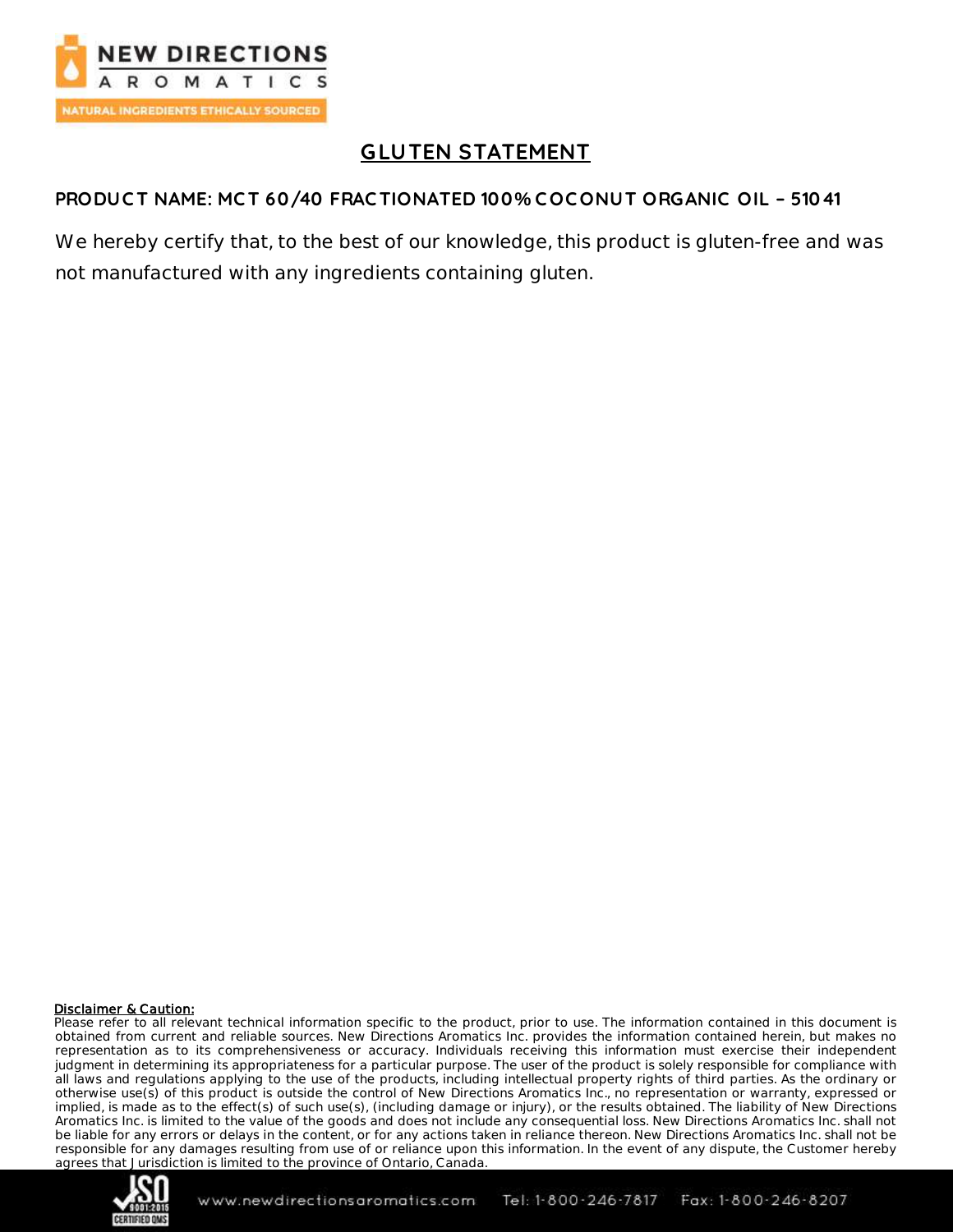

# **IFRA C OMPLIANCE STATEMENT**

## **PRODUC T NAME: MC T 60/40 FRAC TIONATED 100% C OC ONUT ORGANIC OIL – 51041**

We hereby declare that, to the best of our knowledge, based on processing information and raw materials used, Fragrance Allergens listed in the EU Regulation 1223/2009 Annex III, N0 67-92 are not likely to be present.

#### Disclaimer & Caution:

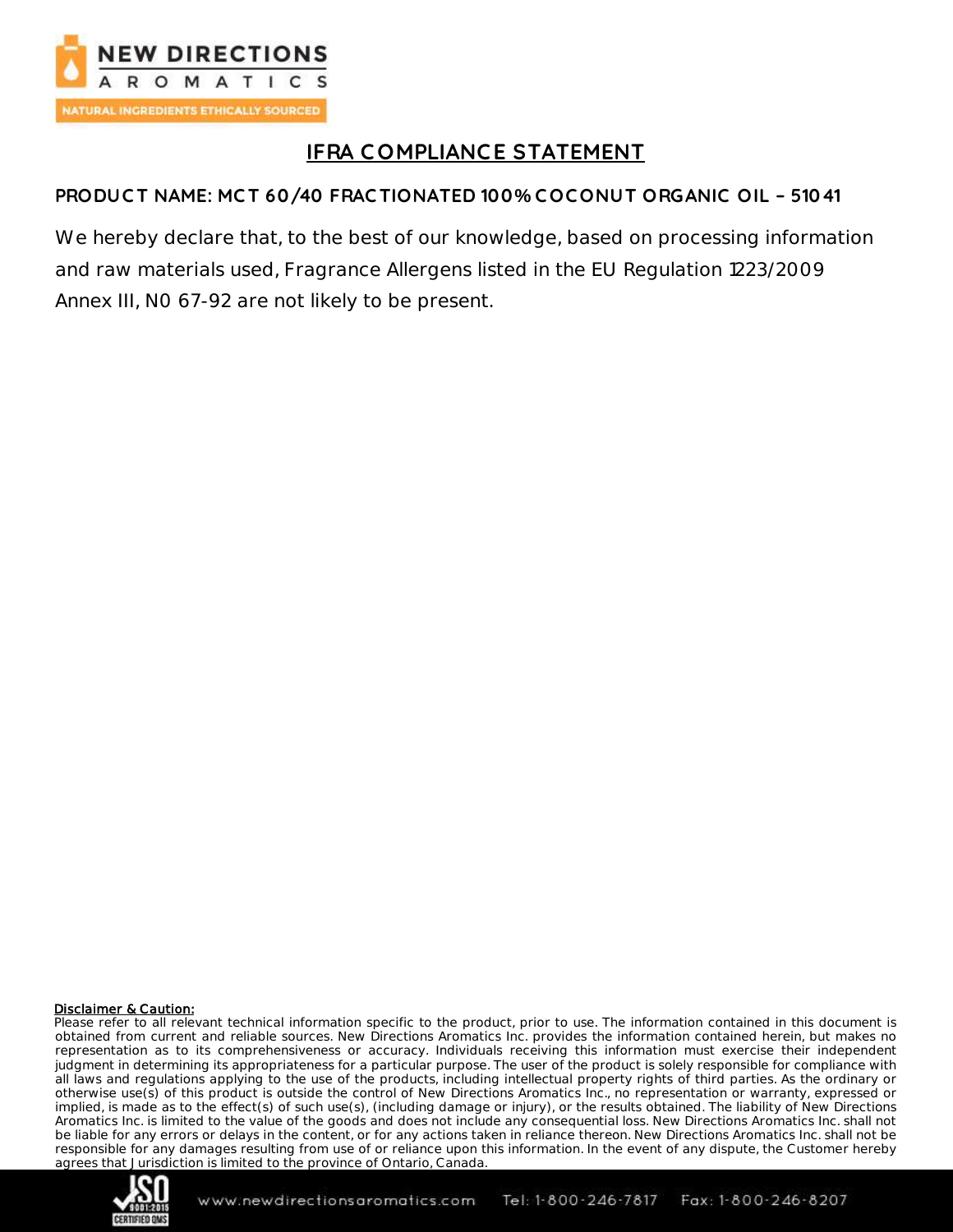

## **DEC LARATION OF BOVINE/TRANSFERABLE SPONGIFORM ENC EPHALOPATHY (BSE/TSE)**

#### **PRODUC T NAME: MC T 60/40 FRAC TIONATED 100% C OC ONUT ORGANIC OIL – 51041**

We hereby declare that, to the best of our knowledge, this product was not made with, nor contains, any animal material or derivatives, and is free of BSE/TSE.

#### Disclaimer & Caution:

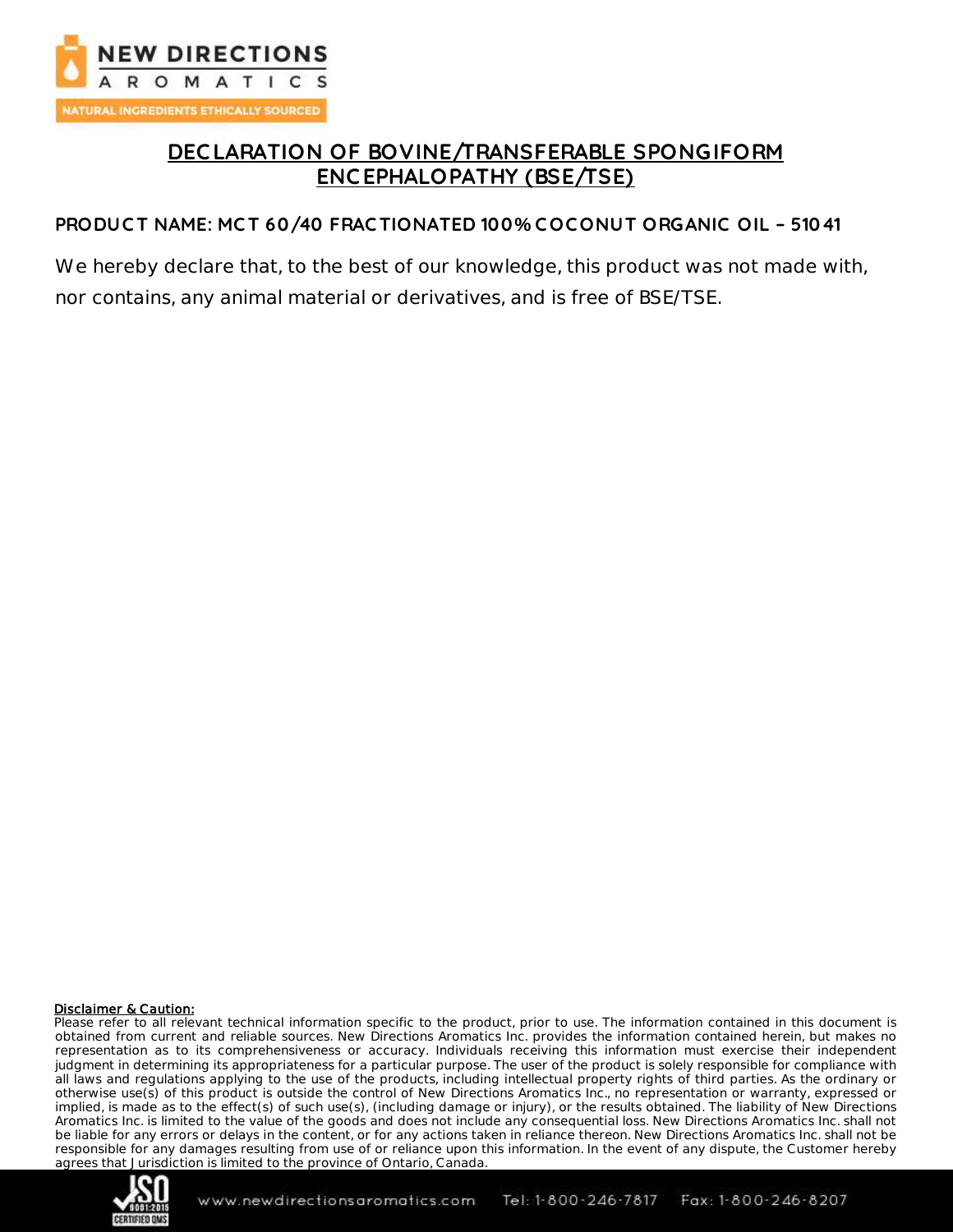

# **C RUELTY-FREE STATEMENT**

### **PRODUC T NAME: MC T 60/40 FRAC TIONATED 100% C OC ONUT ORGANIC OIL – 51041**

We hereby declare that, to the best of our knowledge, this product has not been tested on animals.

#### Disclaimer & Caution:

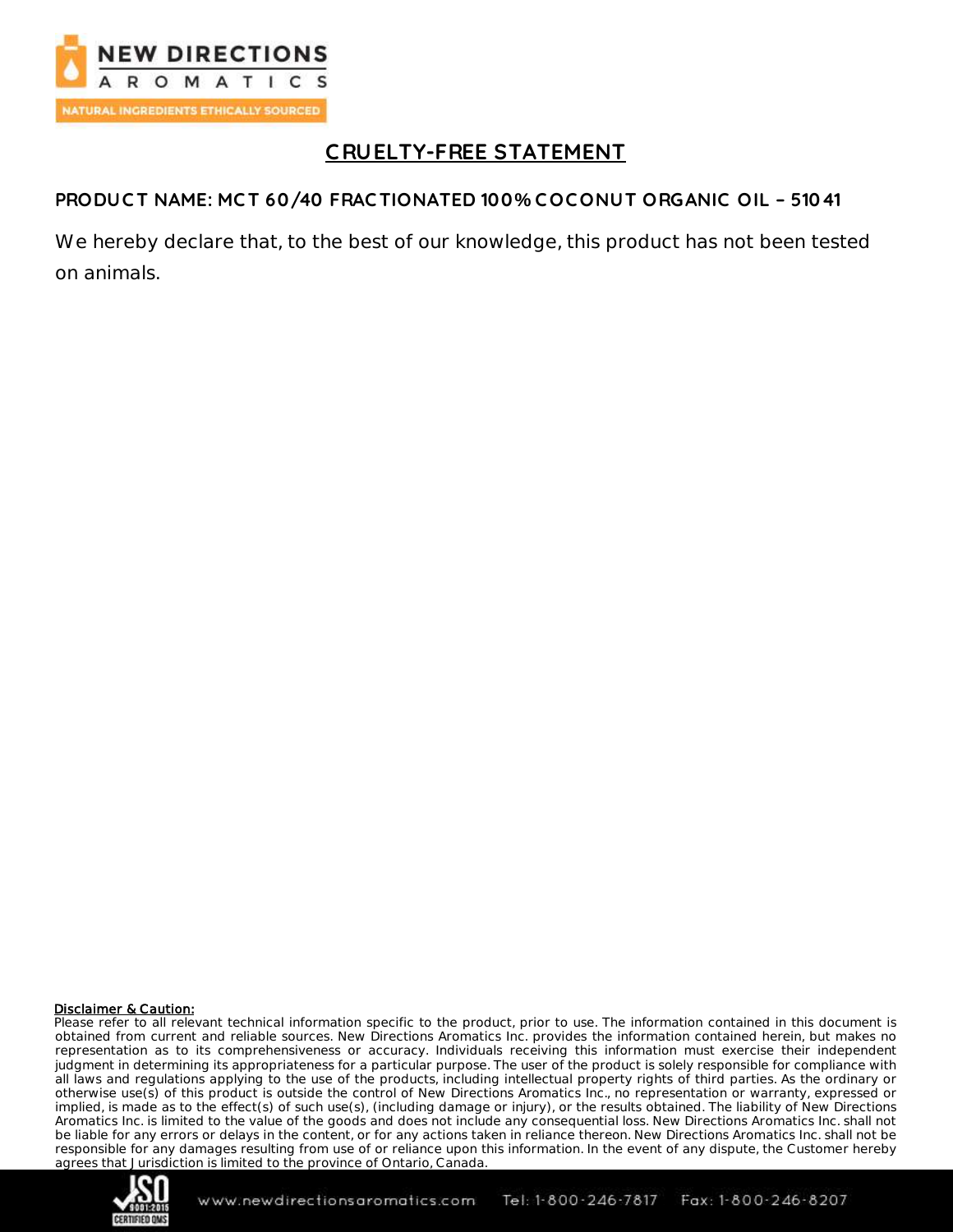

## **KOSHER STATEMENT**

### **PRODUC T NAME: MC T 60/40 FRAC TIONATED 100% C OC ONUT ORGANIC OIL – 51041**

We hereby confirm that this product has been certified to Kosher standards.

#### Disclaimer & Caution:

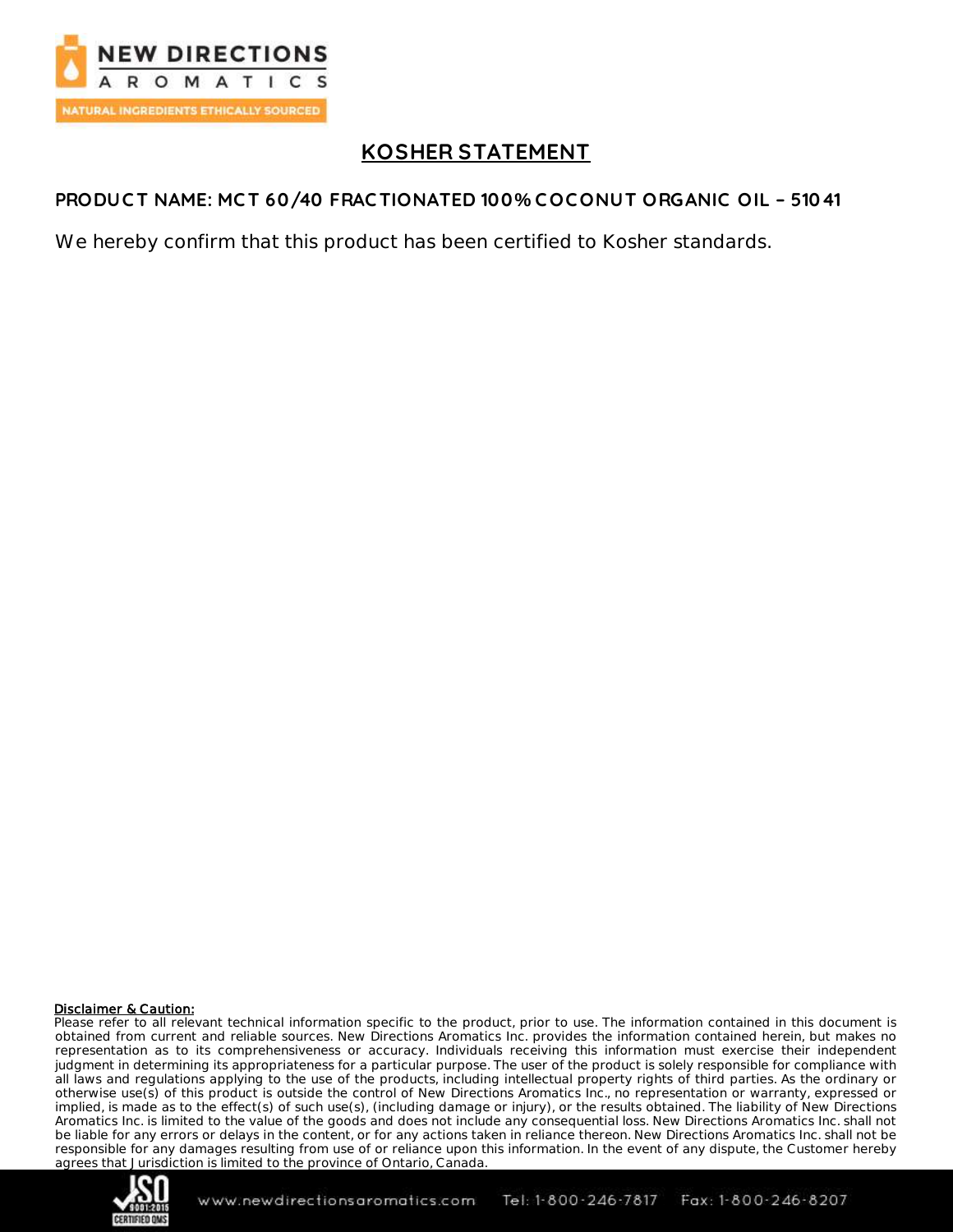

## **VEGAN STATEMENT**

### **PRODUC T NAME: MC T 60/40 FRAC TIONATED 100% C OC ONUT ORGANIC OIL – 51041**

We hereby confirm that this product has been certified to Vegan standards.

#### Disclaimer & Caution:

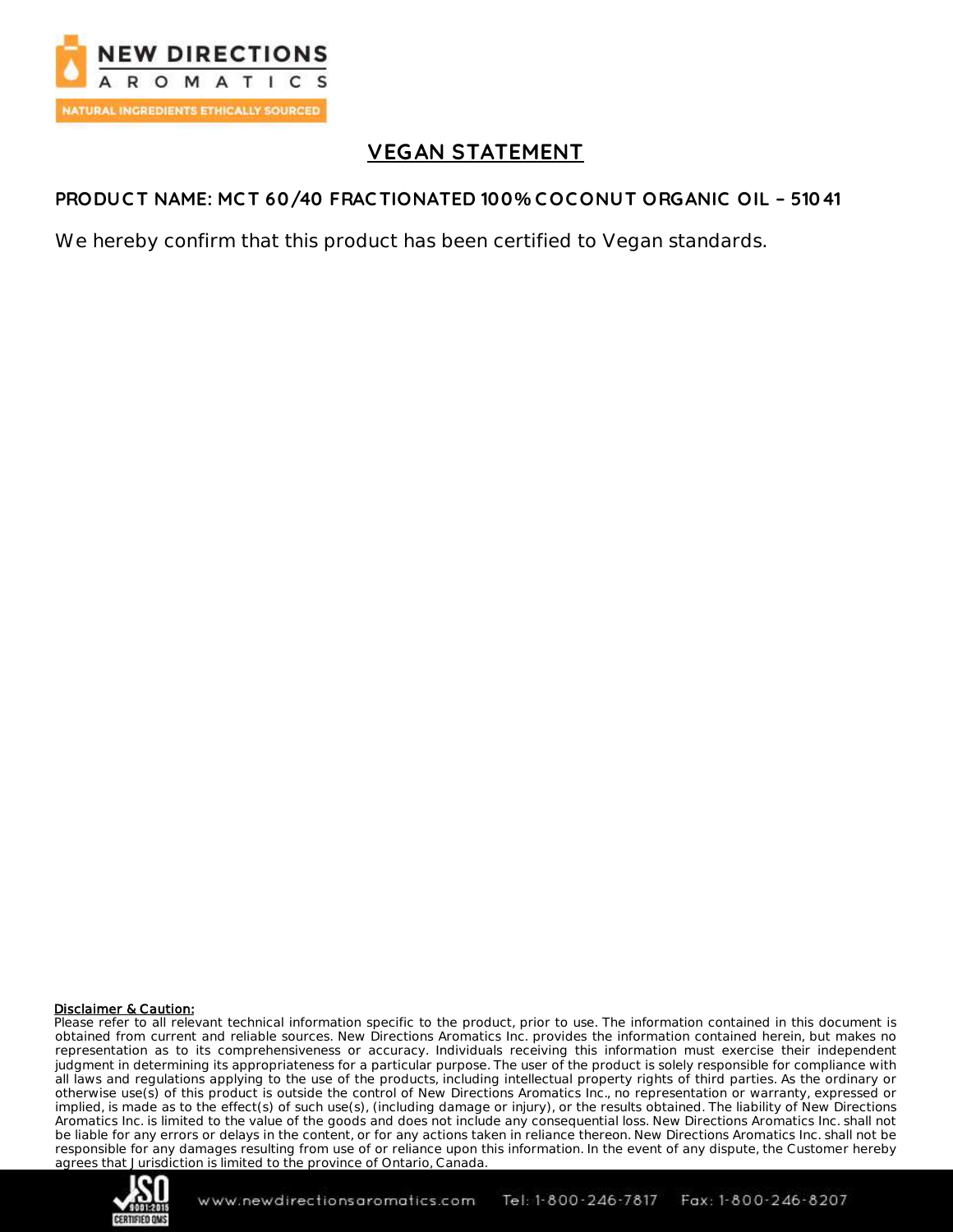

# **CALIFORNIA PROPOSITON 65 STATEMENT**

## **PRODUC T NAME: MC T 60/40 FRAC TIONATED 100% C OCONUT ORGANIC OIL – 51041**

We hereby declare that, to the best of our knowledge, this product does not contain any chemicals or substances listed on California Proposition 65.

#### Disclaimer & Caution: